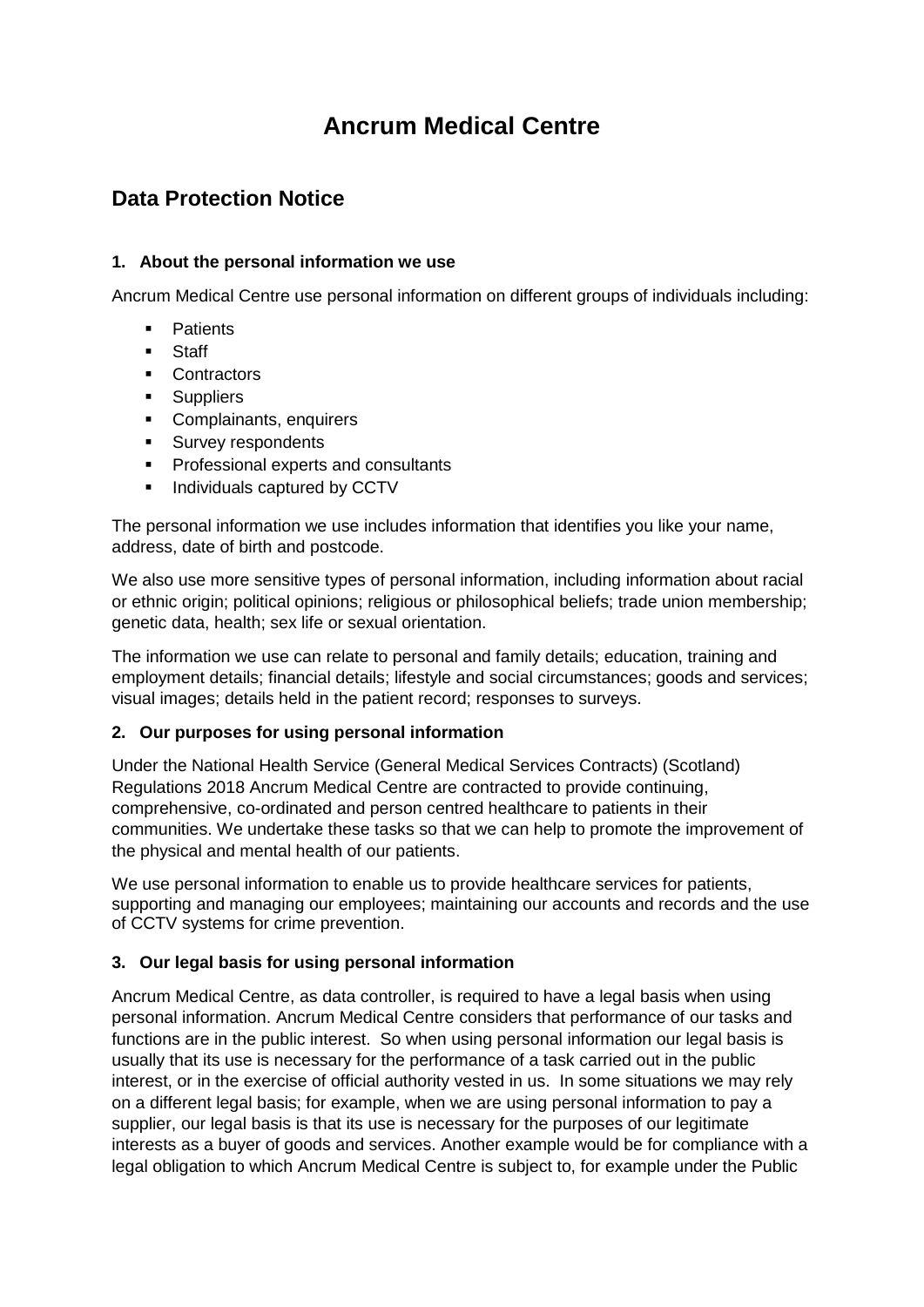Health etc (Scotland) Act 2008 we are required to notify Health Protection Scotland when someone contracts a specific disease.

When we are using more sensitive types of personal information, including health information, our legal basis is usually that the use is necessary:

- for the provision of health or social care or treatment or the management of health or social care systems and services; or
- for reasons of public interest in the area of public health; or
- for reasons of substantial public interest for aims that are proportionate and respect people's rights, for example research; or
- in order to protect the vital interests of an individual; or
- for the establishment, exercise or defence of legal claims or in the case of a court order.

On rare occasions we may rely on your explicit consent as our legal basis for using your personal information. When we do this we will explain what it means, and the rights that are available, to you. You should be aware that we will continue to ask for your consent for other things like taking part in a drug trial.

# **4. Who provides the personal information**

When you do not provide information directly to us, we receive it from other individuals and organisations involved in the delivery of health and care services in Scotland. These include NHS Boards including hospitals and primary care contractors such as GPs, dentists, pharmacists and opticians; other public bodies e.g. Local Authorities and suppliers of goods and services.

### **5. Sharing personal information with others**

Depending on the situation, where necessary we will share appropriate, relevant and proportionate personal information in compliance with the law, with the following:

- Our patients and their chosen representatives or carers
- **Staff**
- **Current, past and potential employers**
- **Healthcare social and welfare organisations**
- Suppliers, service providers, legal representatives
- Auditors and audit bodies
- **Educators and examining bodies**
- Research organisations
- Financial organisations
- **Professional bodies**
- **Police forces, Fire Services, Armed Forces**
- **Central Government**
- **Insurance Companies**

### **6. Transferring personal information abroad**

It is sometimes necessary to transfer personal health information overseas for example if you require urgent medical treatment abroad. When this is needed information may be transferred to countries or territories around the world. Any transfers made will be in full compliance with NHS Scotland Information Security Policy.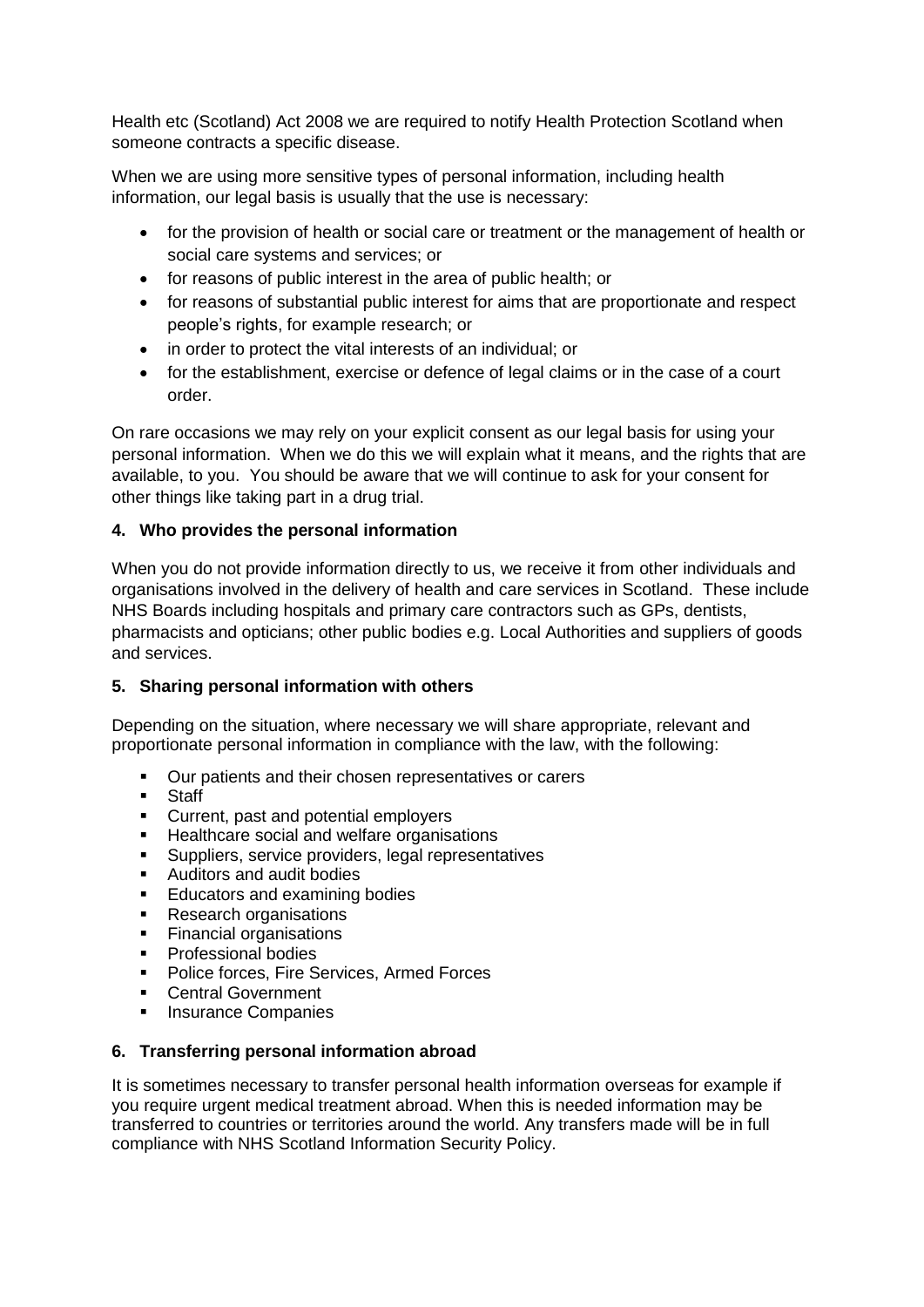# **7. Retention periods of the information we hold**

Within Ancrum Medical Centre we keep personal information as set out in the Scottish Government Records Management Health and Social Care Code of Practice (Scotland) 2020. The NHS Code of Practice sets out minimum retention periods for information, including personal information, held in different types of records including personal health records and administrative records.

# **8. How we protect personal information**

We take care to ensure your personal information is only accessible to authorised people. Our staff have a legal and contractual duty to keep personal health information secure, and confidential. The following security measures are in place to protect personal information:

- All staff undertake mandatory training in Data Protection and IT Security
- Compliance with NHS Scotland Information Security Policy
- Organisational policy and procedures on the safe handling of personal information
- Access controls and audits of electronic systems

# **9. Your rights**

This section contains a description of your data protection rights within Ancrum Medical Centre.

### **The right to be informed**

Ancrum Medical Centre must explain how we use your personal information. We use a number of ways to communicate how personal information is used, including:

- This Data Protection Notice
- Information leaflets
- Discussions with staff providing your care

### **The right of access**

You have the right to access your own personal information.

This right includes making you aware of what information we hold along with the opportunity to satisfy you that we are using your information fairly and legally.

You have the right to obtain:

- Confirmation that your personal information is being held or used by us
- Access to your personal information
- Additional information about how we use your personal information

Although we must provide this information free of charge, if your request is considered unfounded or excessive, or if you request the same information more than once, we may charge a reasonable fee.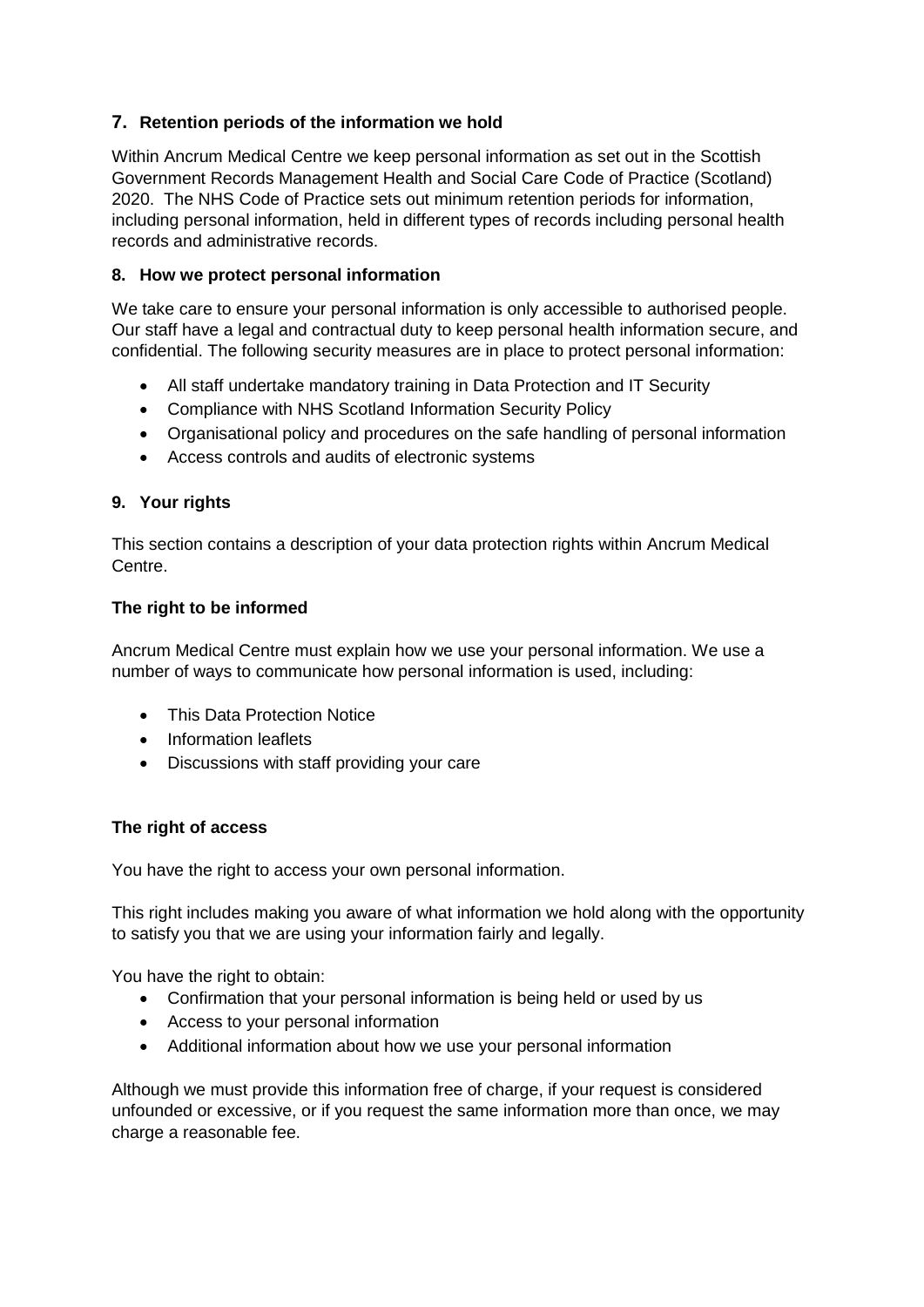If you would like to access your personal information, you can do this by contacting the Practice Manager at:

Ancrum Medical Centre 12-14 Ancrum Road Dundee DD2 2HZ

Once we have details of your request and you have provided us with enough information for us to locate your personal information, we will respond to your request without delay, within one month (30 days). However If your request is complex we may take longer, by up to two months, to respond. If this is the case we will tell you and explain the reason for the delay.

### **The right to rectification**

If the personal information we hold about you is inaccurate or incomplete you have the right to have this corrected.

If it is agreed that your personal information is inaccurate or incomplete we will aim to amend your records accordingly, normally within one month, or within two months where the request is complex. However, we will contact you as quickly as possible to explain this further if the need to extend our timescales applies to your request. Unless there is a risk to patient safety, we can restrict access to your records to ensure that the inaccurate or incomplete information is not used until amended.

If for any reason we have shared your information with anyone else, perhaps during a referral to another service for example, we will notify them of the changes required so that we can ensure their records are accurate.

If on consideration of your request Ancrum Medical Centre does not consider the personal information to be inaccurate then we will add a comment to your record stating your concerns about the information. If this is case we will contact you within one month to explain our reasons for this.

If you are unhappy about how we have responded to your request for rectification we will provide you with information on how you can complain to the Information Commissioner's Office, or how to take legal action.

### **The right to object**

When Ancrum Medical Centre is processing your personal information for the purpose of the performance of a task carried out in the public interest or in the exercise of official authority you have the right to object to the processing and also seek that further processing of your personal information is restricted. Provided we can demonstrate compelling legitimate grounds for processing your personal information, for instance; patient safety or for evidence to support legal claims, your right will not be upheld.

### **Other rights**

There are other rights under current Data Protection Law however these rights only apply in certain circumstances. If you wish further information on these rights please see attached document.